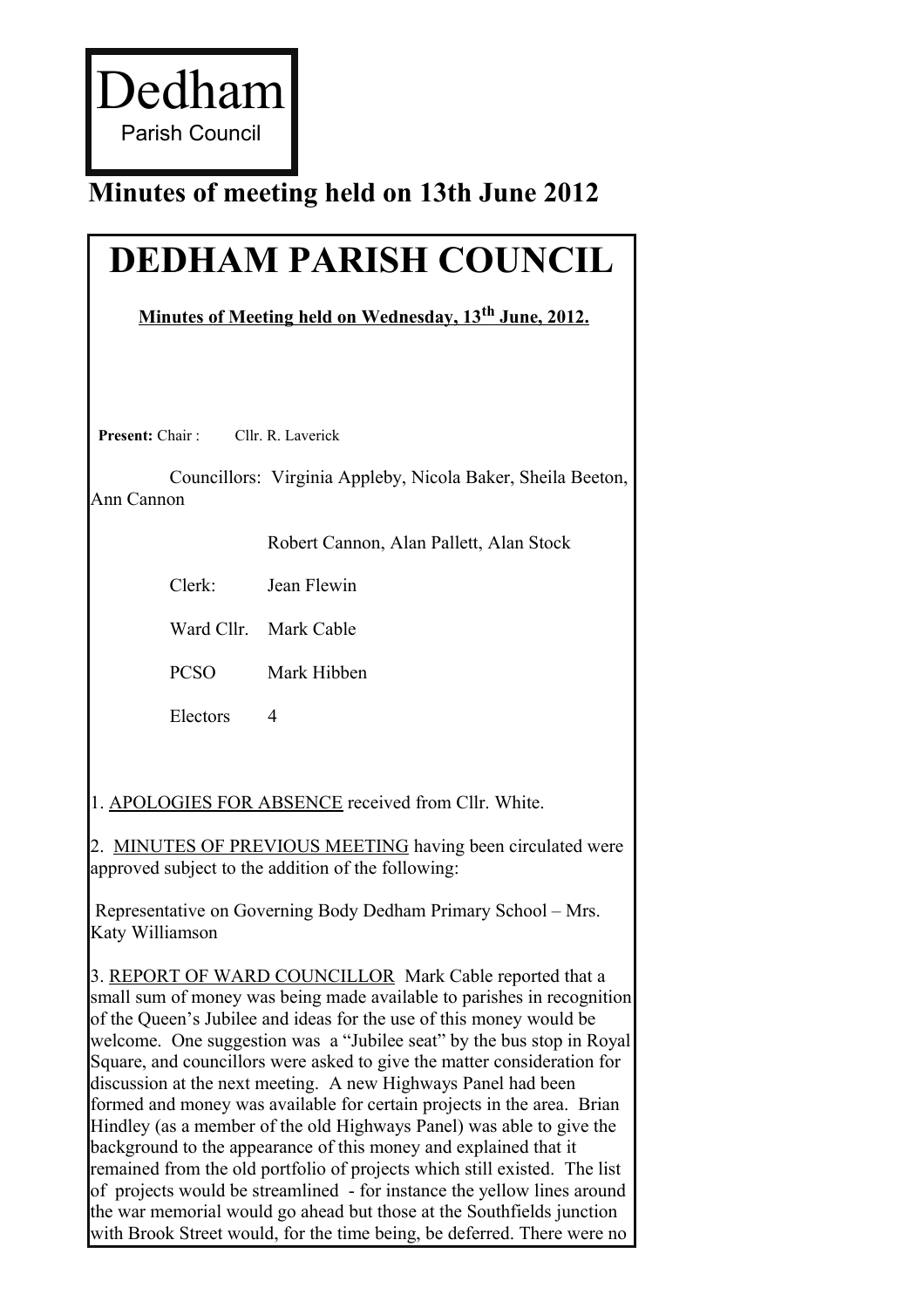parish members on the new panel. The situation with the camp dwellers in Brook Street was ongoing. Mark Cable is following the matter closely and is in touch with the police. P.C. Underwood is dealing with the matter.

## 4. MATTERS ARISING

(a) Appointment of Parish Clerk This matter will be considered at a private meeting to follow.

(b) Appointment of CALC representative Cllr. Mrs. Baker was willing to fill this vacancy and was unanimously approved by members. CALC meet every two months and as the next meeting was at such short notice  $(14<sup>th</sup>$  June) Mr. Hindley will attend.

(c) Membership of EALC All councillors had received a copy of Cllr. Mrs. Beeton's notes following her detailed enquiries into membership of EALC. This was a matter which had been discussed by all previous councils who had not felt the need to join partly because of cost and partly because it had been felt that any information or help required was readily obtainable through Colchester Borough Council free of charge. Cllr. Mrs. Beeton had spoken with the Chief Executive of EALC, Joy Darby, who had indicated her willingness to attend a future meeting to give a more detailed outline of the benefits of affiliation and she strongly recommended this course of action. It was agreed that Joy Darby be asked to attend a separate meeting in the Duchy Barn. Cllr. Mrs. Beeton will arrange this and advise members of time and date.

 (d) Offensive language on Playing Field A meeting to discuss this matter had been held with the Sports Club and a letter from the Chairman of the Dedham Old Boys FC acknowledging the problem has been received. In future a member of the football club committee will be monitoring each match and, if necessary, the referee will be reported to the Essex & Suffolk Border League with a copy to the Essex Football Association, for failing to control the match in the correct manner and for them to take the necessary action. The Football Club, has decided not to run the 5-a-side football this year. The club apologised to those affected by some players and will strive to improve the situation in the future with the help of the referees. Wednesday night training sessions will also be watched. An update meeting will be held four weeks into the new season. Members felt that this was a promising outcome and hope the problem can be resolved without further major disciplinary action by the Parish Council.

(e) Parson's Field Play Area As requested Cllr. Mrs. Appleyard has looked at the small play area and reported her findings to Colchester Borough Homes. There were only a few play items meant for small children living in the area. There were very few children now (other than babies) using it as most children from the surrounding areas as well as Parson's Field preferred to go to the nearby sports field.

Cllr. Mrs. Appleby wondered if CBC Homes would be prepared to sell back to residents that portion of their gardens which had been taken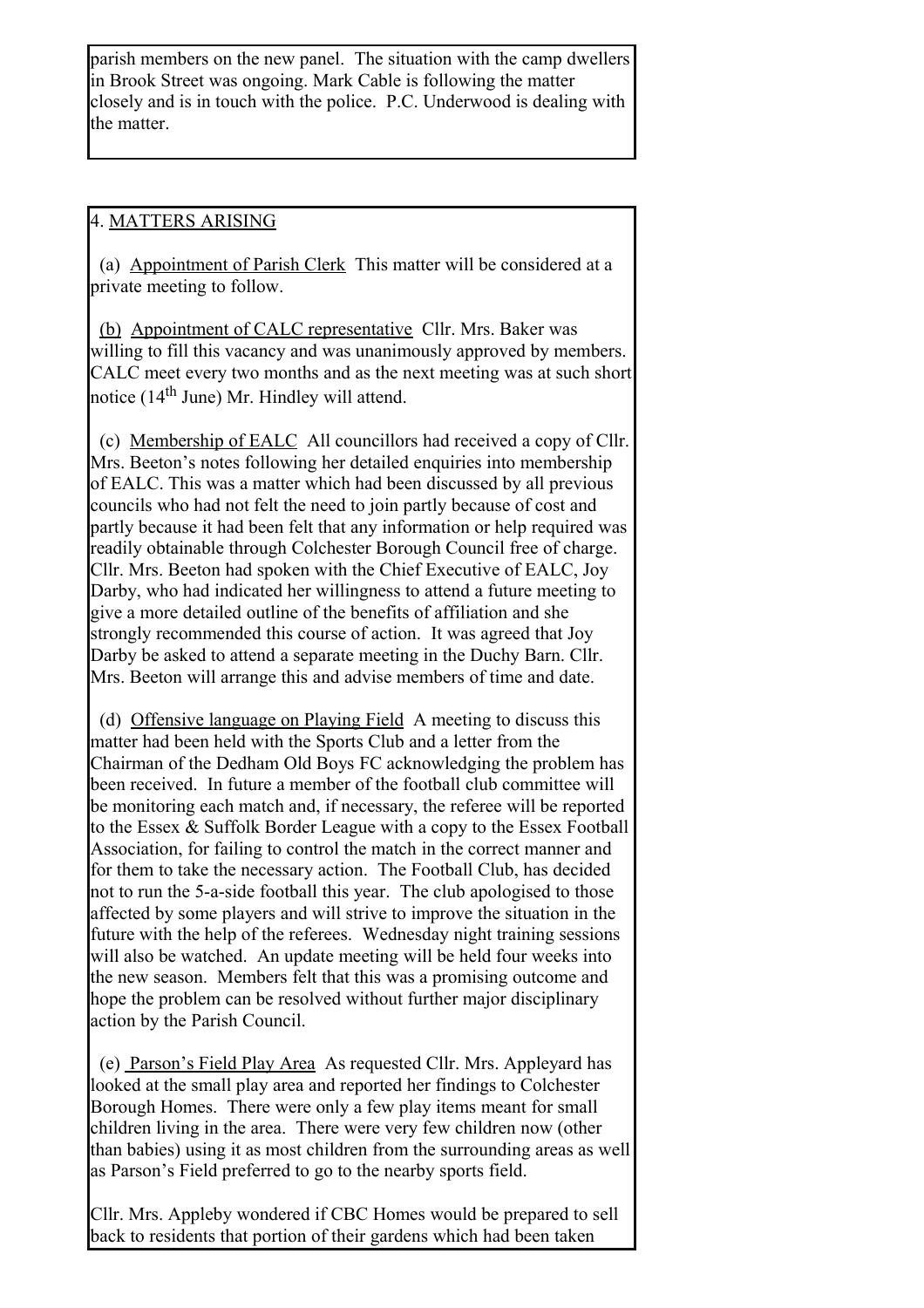over initially to provide the play area. Cllr. Mrs. Appleby is discussing the matter with CBC Homes and will advise the outcome at a future meeting.

(f) Heating Oil Consortium Cllr. Mrs. Beeton is still trying to make contact with the Langham Parish Clerk and other residents with little success. From information gleaned it looks as though the matter will be best dealt with by a local residents' group rather than the Parish Council. However, she will continue to make enquiries.

(g) Royal Square and The Drift Cllrs Laverick and Cannon attended a meeting with an Essex County Highways Engineer to discuss the resurfacing of Royal Square and The Drift. It became clear that some areas need to be reinstated (excavated, made good and resealed) to make the foundation sound. The site would then need to be cleared of loose material and a surface similar to that currently on site can be applied by a tack coat with shingle spread on top and lightly rolled into the tack coat It was considered that the work would cover up to five working days and cannot be carried out between late Autumn and early Spring due to cold weather. Enquiries have been made into the use of 106 money for this project and in the meantime quotations from three contractors need to be obtained. Cllr. Cannon asked members for their approval to go ahead. There was unanimous support for the project

(h) The Sun Hotel – Noise levels Cllr. Laverick had visited The Sun to make them aware of late evening noise levels. The situation has improved.

(i) Queen's Diamond Jubilee The Jubilee weekend was a great success. Letters to Jill Strangward and Beth Mitchell will be sent thanking them for all their hard work in arranging a memorable day which, despite the weather, was enjoyed by so many.

A letter of thanks will also go to Dorothy Perry who for many years has, with the help of her husband Deryck, kept the tubs and surrounding area by the parish pump looking colourful and tidy.

 (j) NAP Meeting Mr. Hindley attended the recent NAP meeting and as previously reported advised that the yellow lines around the war memorial are scheduled to be done but those for Brook Street will be reviewed later in the year. Sgt. Middleton attended to give an update on local crime and further details can be found on his Tweet page. The next NAP meeting is on 11th July at Little Horkesley

5. HAVE YOUR SAY Residents from Constable Row, Manningtree Road complained that dog fouling was again becoming a problem. Cllr. Cable said that a clean-up was due to take place shortly and Chris Halls, CBC Zone Leader, was aware of the situation. New dog bins are coming and there was zero tolerance so far as offending owners were concerned. Cllr. Mrs. Cannon can supply "dog poo" bags free of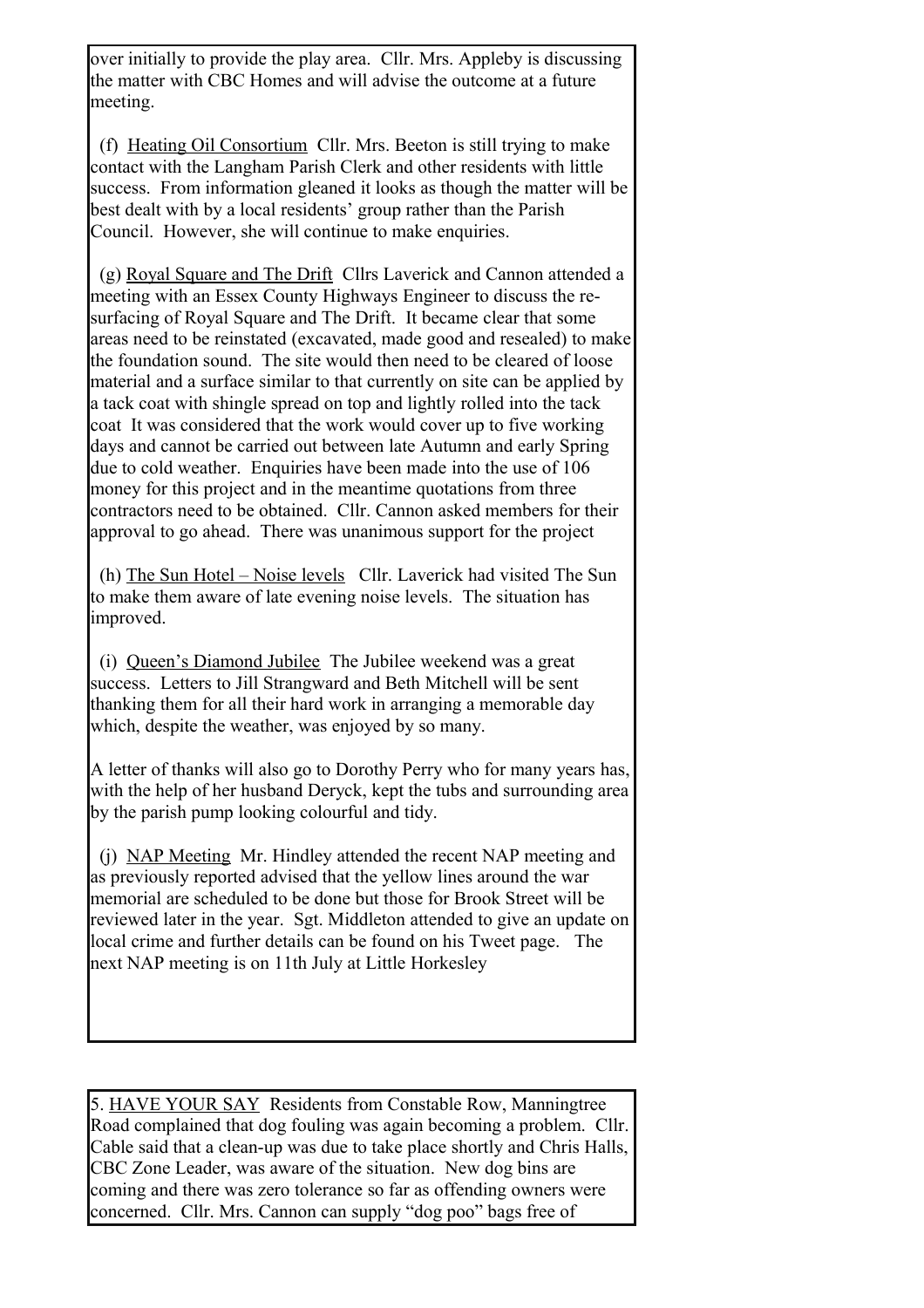charge.

6. PARISH PLAN Cllr Stock is to meet with Cllr. Laverick to try to reduce the document making it easier to update. When this is done he will re-allocate.

Cllrs. Mrs. Beeton and Laverick attended the bus users meeting. There was nothing to report.

7. CORRESPONDENCE AS RECEIVED An email regarding the Pryke family was sent to all councillors and has already been covered by the Ward Councillor.

8. REPORT OF PCSO Incidents for May included theft from vehicles, drink related disturbance, shoplifting. PCSO Hibben warned residents not to accept work offered by doorstep canvassing following an incident involving an elderly gentleman. There has been a massive reduction in the theft of domestic heating oil. The overspill car park is now in use and incidents involving parking in the coach park are now minimal. Speed monitoring will commence in village locations throughout June and results will be circulated at the July meeting.

9. FOOTPATHS/PLAY AREA/SPORTS FIELD The see-saw and crawl tunnel in the play area have been vandalised resulting in the area being closed off during the Jubilee weekend. Unfortunately a branch from the nearby tree blocked the CCTV camera. PCSO Hibben will speak with the youth club. The roundabout also needs repairing – rails and ground surface need attention and Cllr. Mrs. Cannon will contact a mobile welding unit. Cllr. Mrs Cannon asked if the Parish Council would agree to the age limit of the play area users being raised from 10 yrs. to 11 yrs. There was no real objection to this although the current notice would need to be amended. Cllr. Mrs. Cannon is to obtain a key to enable Mrs. Hindley to access the litter bins in order to empty them and change bags. Cllr. Mrs. Appleby reported that a Fitness Trail item is broken. Cllr. Cannon will investigate and Cllr. Mrs. Cannon will approach Mark Dempsey to ascertain if there is a valid guarantee on the equipment.

| 10. ACCOUNTS The following accounts were due for payment: |                    |   |
|-----------------------------------------------------------|--------------------|---|
|                                                           |                    | £ |
| A.Hodson – Hours worked in May<br>162.00                  | Ground Maintenance |   |
|                                                           | <b>PPP</b>         |   |
| 355.04                                                    |                    |   |
| Mrs. Hindley – Litter<br>168.00                           |                    |   |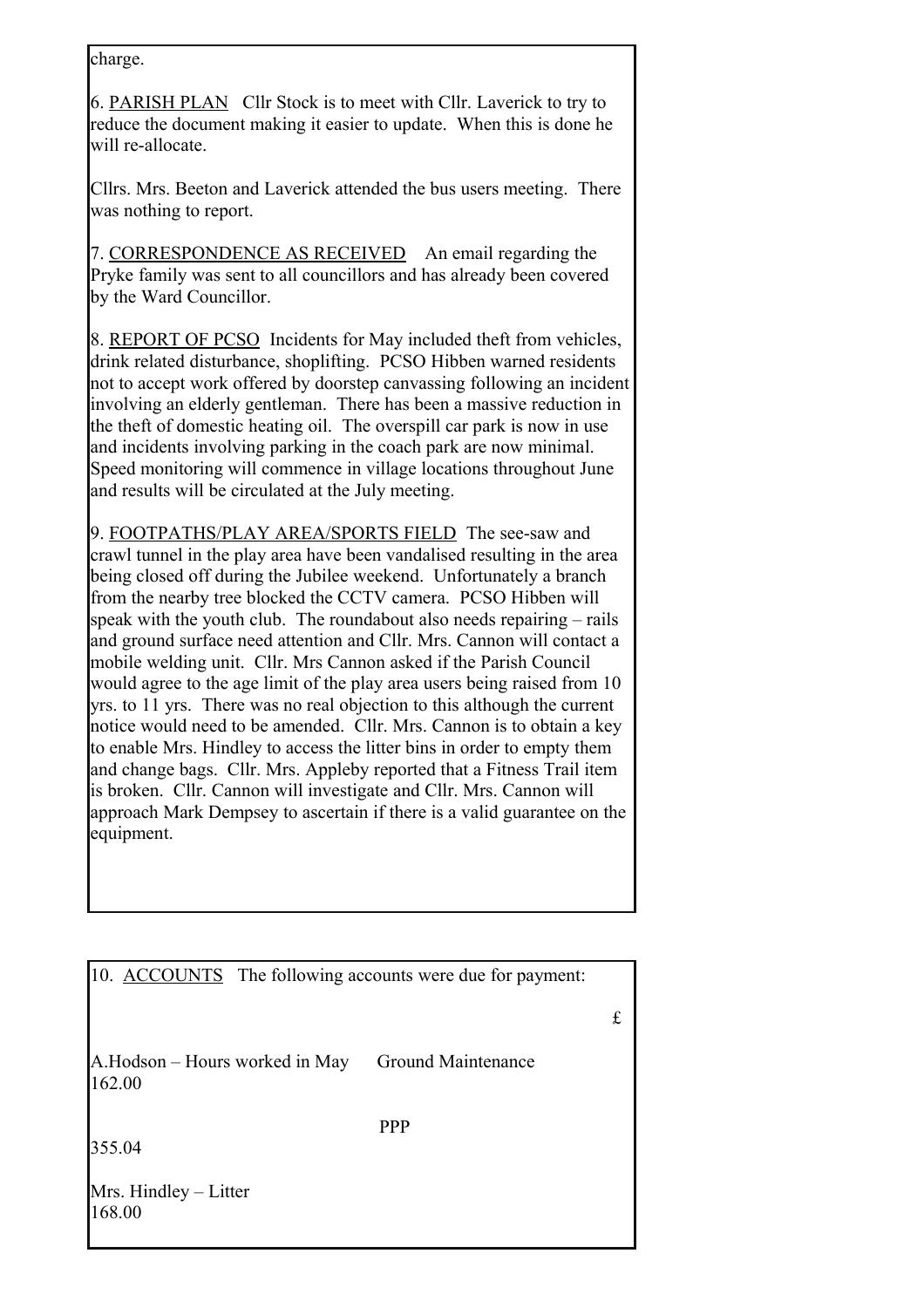| A.J. Lighting solutions<br>149.16                                                     |
|---------------------------------------------------------------------------------------|
| EPFA - Subs.<br>25.00                                                                 |
| RCCE - Subs.<br>55.00                                                                 |
| Clerk Qtrly Acc. April/June<br>873.92                                                 |
| Mrs. J. Strangward - Jubilee<br>930.83                                                |
| Mrs. E. Mitchell – Jubilee<br>100.00                                                  |
| R. Cannon – Expenses re Duchy Barn Shed<br>17.27                                      |
| <b>Income:</b> Donations – Jubilee<br>£1,044.50                                       |
| 11. PLANNING The Planning sub-Committee has dealt with the<br>following applications: |
| COL/0634 Hill House, Birchwood Road, Dedham.                                          |
| Internal alterations and 3 replacement windows                                        |
| Comments: Recommend approval.                                                         |
| COL/0834 Weaver Shed House, Crown Street, Dedham.<br>Shower room                      |
| Comments: Recommend approval.                                                         |
| COL/0584 Land adj. Rusty Tiles, Coggeshall Road, Dedham.                              |
| Replacement one and half storey dwelling                                              |
| Comments: Recommend refusal.                                                          |
|                                                                                       |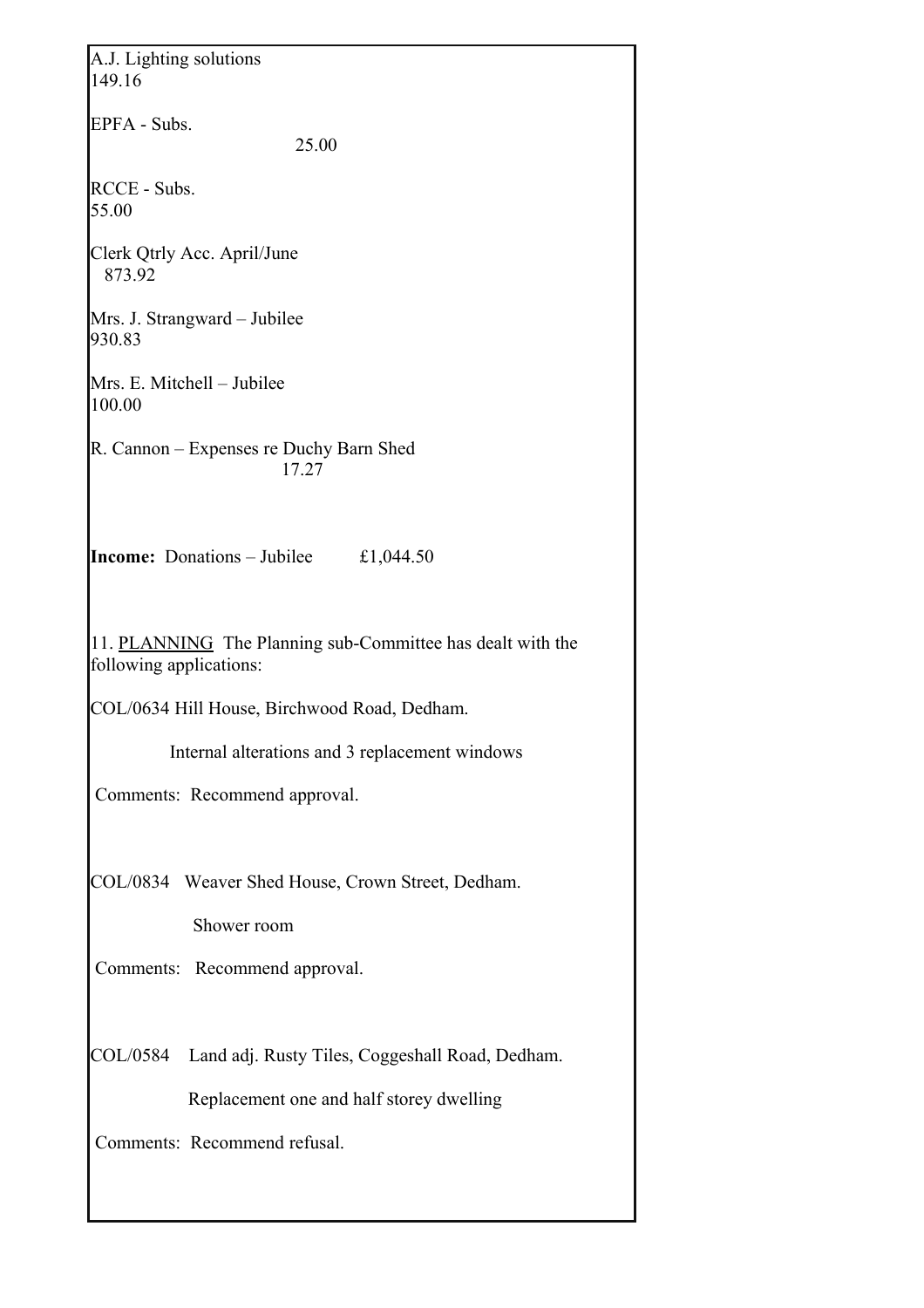|          | COL/0783 Rose & Crown, Crown Street, Dedham.            |
|----------|---------------------------------------------------------|
|          | Variation of condition 14.                              |
|          | Comments: Recommend approval.                           |
|          |                                                         |
|          | COL/0975 Toad Hall, The Heath, Dedham.                  |
|          | Timber framed cartlodge, wall and electric gates.       |
|          | Comment: Recommend refusal.                             |
|          |                                                         |
|          | CBC has approved the following applications:            |
|          |                                                         |
|          | COL/2147 Rose & Crown, Crown Street, Dedham             |
|          | Demolition of public house and erection of 3 dwellings. |
|          |                                                         |
|          | COL/0424 Farthings, High Street, Dedham.                |
|          | Conservatory.                                           |
|          |                                                         |
|          | COL/0658 Heath Farm, Long Road East, Dedham.            |
|          | Conservatory and single storey extension.               |
|          |                                                         |
| COL/0661 | Gun Hill Garage. Gin Hill, Dedham.                      |
|          | Temporary portacabin and steel container.               |
|          | COL/0384 5 Kiln cottages, Crown street, Dedham.         |
|          |                                                         |
|          | Conservatory.                                           |
|          | COL/0683 Mount Pleasant (LB), Birchwood Road, Dedham.   |
|          | Removal of larder.                                      |
|          |                                                         |